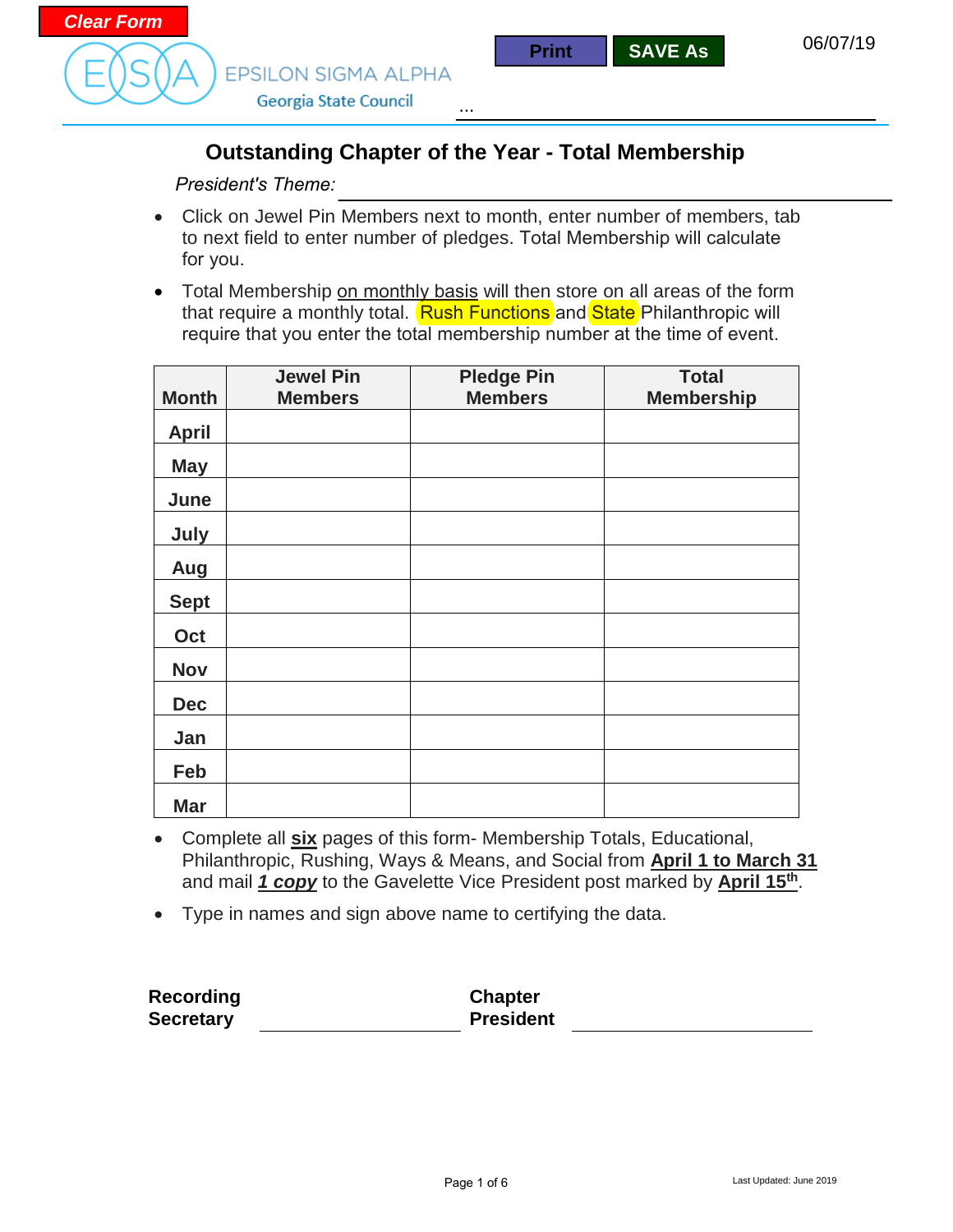

...

**Print SAVE As**

## **Outstanding Chapter of the Year - Educational (20 points)**

|       |                                   |                      | <b>Attendance</b><br><b>Members</b> |      | <b>Participating</b> | <b>Members</b> |                      |                                       |
|-------|-----------------------------------|----------------------|-------------------------------------|------|----------------------|----------------|----------------------|---------------------------------------|
|       | <b>Total</b><br><b>Membership</b> | <b>Program Title</b> | $\#$                                | $\%$ | $\#$                 | $\%$           | # of<br><b>Guest</b> | <b>Name &amp; Title</b><br>of Speaker |
| April |                                   |                      |                                     |      |                      |                |                      |                                       |
| May   |                                   |                      |                                     |      |                      |                |                      |                                       |
| June  |                                   |                      |                                     |      |                      |                |                      |                                       |
| July  |                                   |                      |                                     |      |                      |                |                      |                                       |
| Aug   |                                   |                      |                                     |      |                      |                |                      |                                       |
| Sept  |                                   |                      |                                     |      |                      |                |                      |                                       |
| Oct   |                                   |                      |                                     |      |                      |                |                      |                                       |
| Nov   |                                   |                      |                                     |      |                      |                |                      |                                       |
| Dec   |                                   |                      |                                     |      |                      |                |                      |                                       |
| Jan   |                                   |                      |                                     |      |                      |                |                      |                                       |
| Feb   |                                   |                      |                                     |      |                      |                |                      |                                       |
| Mar   |                                   |                      |                                     |      |                      |                |                      |                                       |

### **DO NOT INCLUDE QUESTIONS, ANSWERS, OR DISCUSSION**

**Chair Chair Chapter President**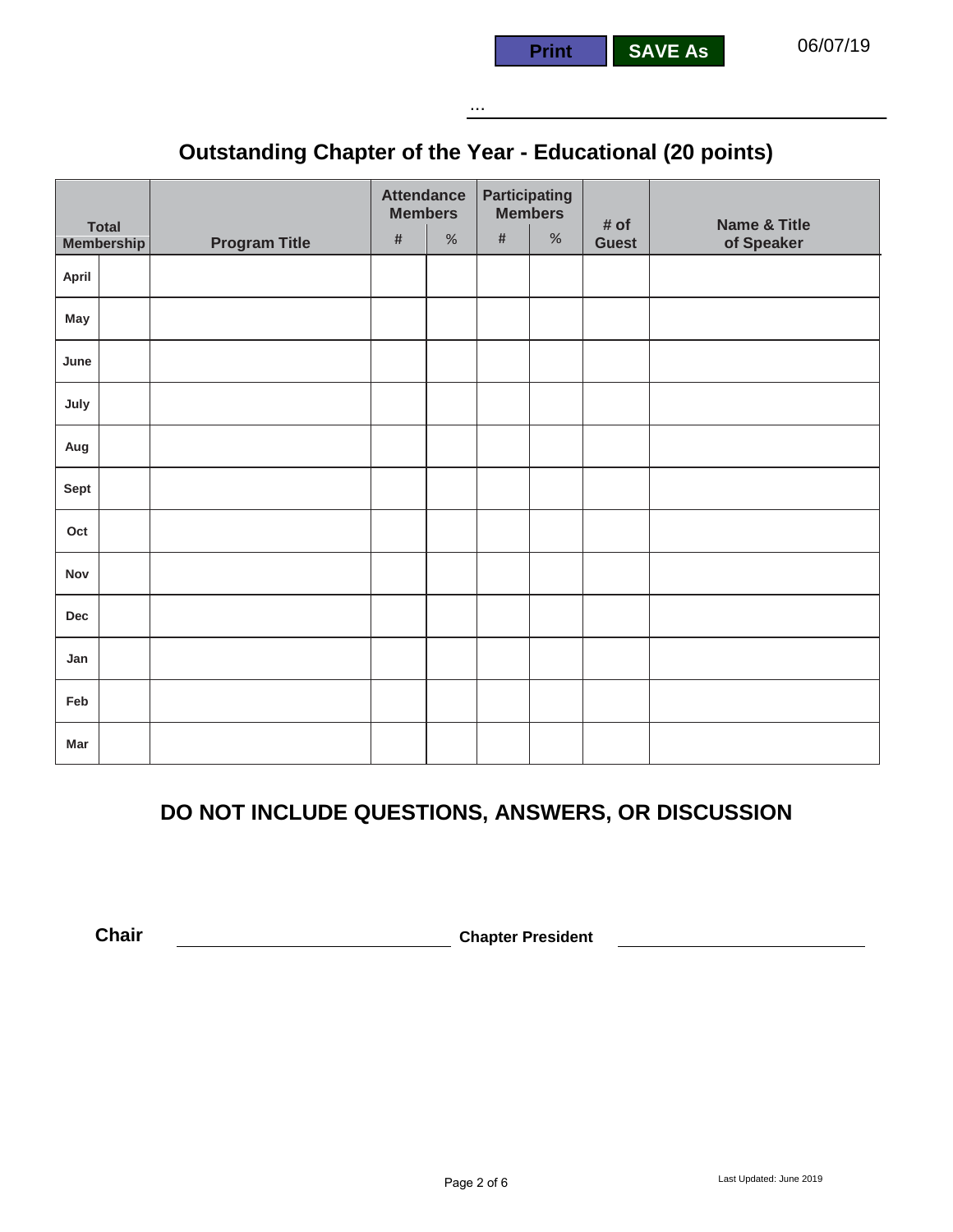#### ...

## **Outstanding Chapter of the Year - Philanthropic (20 points)**

|                   |                                | <b>Participating</b><br><b>Members</b> |      |                |                |              |
|-------------------|--------------------------------|----------------------------------------|------|----------------|----------------|--------------|
| <b>Total</b>      |                                |                                        |      | <b>Hours</b>   | <b>Money</b>   | <b>Money</b> |
| <b>Membership</b> | <b>Name of Chapter Project</b> | $\#$                                   | $\%$ | <b>Donated</b> | <b>Donated</b> | Value        |
| April             |                                |                                        |      |                |                |              |
| May               |                                |                                        |      |                |                |              |
| June              |                                |                                        |      |                |                |              |
| July              |                                |                                        |      |                |                |              |
| Aug               |                                |                                        |      |                |                |              |
| <b>Sept</b>       |                                |                                        |      |                |                |              |
| Oct               |                                |                                        |      |                |                |              |
| Nov               |                                |                                        |      |                |                |              |
| Dec               |                                |                                        |      |                |                |              |
| Jan               |                                |                                        |      |                |                |              |
| Feb               |                                |                                        |      |                |                |              |
| Mar               |                                |                                        |      |                |                |              |

#### *Please Type in Total Membership at time of project below:*

| <b>Total</b><br><b>Membership</b> | <b>Name of State Project</b>      | <b>Participating</b><br><b>Members</b><br>#<br>$\%$ |  | <b>Hours</b><br><b>Donated</b> | <b>Money</b><br><b>Donated</b> | <b>Money</b><br>Value | <b>Ending</b><br><b>Project Date</b> |
|-----------------------------------|-----------------------------------|-----------------------------------------------------|--|--------------------------------|--------------------------------|-----------------------|--------------------------------------|
|                                   | <b>EasterSeals</b>                |                                                     |  |                                |                                |                       |                                      |
|                                   | <b>ESA Disaster Fund</b>          |                                                     |  |                                |                                |                       |                                      |
|                                   | <b>ESA Foundation</b>             |                                                     |  |                                |                                |                       |                                      |
|                                   | <b>ESA Outstanding Youth</b>      |                                                     |  |                                |                                |                       |                                      |
|                                   | <b>Georgia Memorial Endowment</b> |                                                     |  |                                |                                |                       |                                      |
|                                   | <b>Georgia State Parks</b>        |                                                     |  |                                |                                |                       |                                      |
|                                   | <b>Hope for Heroes</b>            |                                                     |  |                                |                                |                       |                                      |
|                                   | St Jude Children's Hospital       |                                                     |  |                                |                                |                       |                                      |
|                                   | <b>Santa Hugs</b>                 |                                                     |  |                                |                                |                       |                                      |
|                                   | Other -                           |                                                     |  |                                |                                |                       |                                      |

**Chair Chapter President**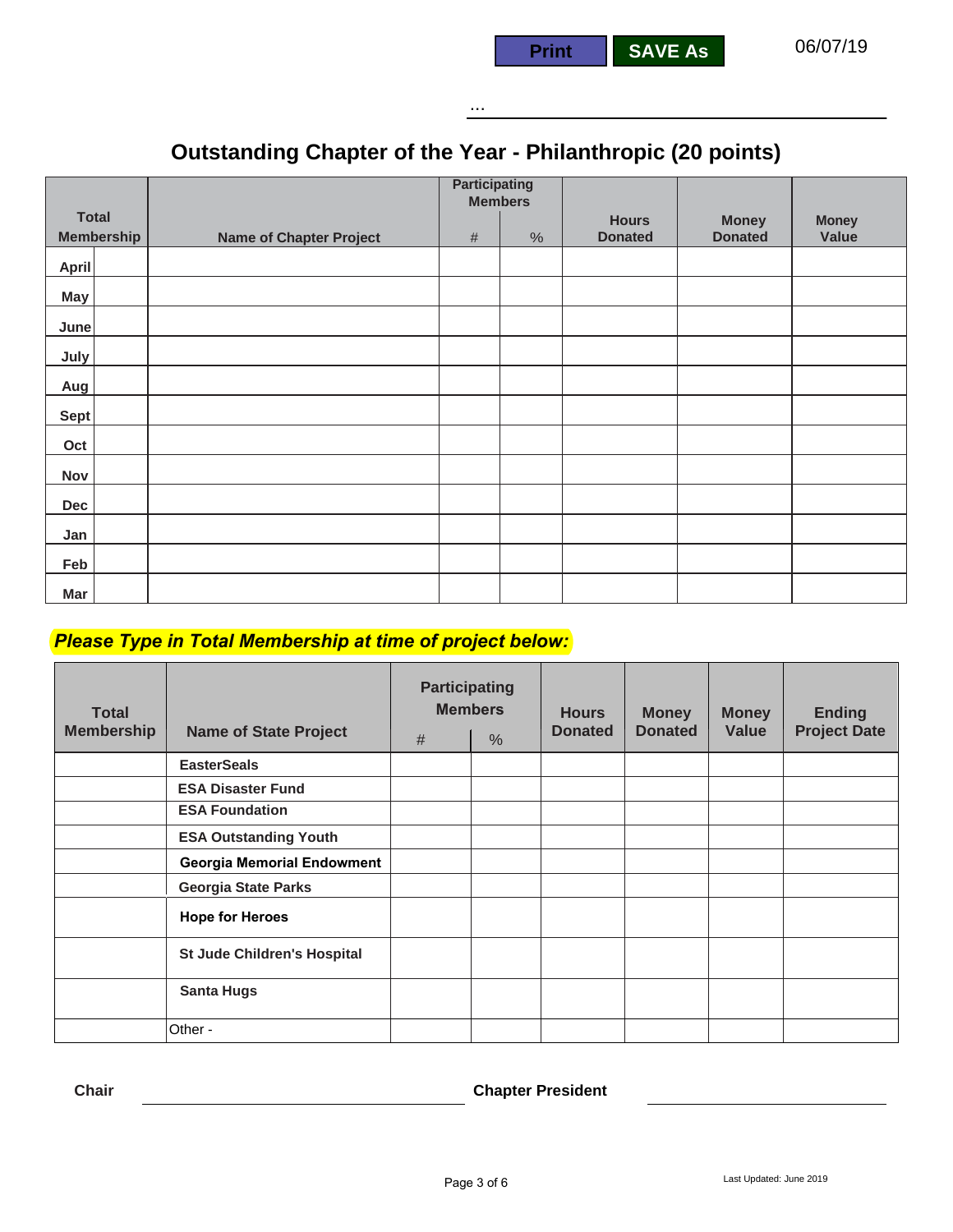...

**Print SAVE As**

### **Outstanding Chapter of the Year - Rushing (20 points)**

**Theme of Rush Program:**

#### *Please type in Total Membership at time of Rush Function below:*

|                                   |                              | <b>Participating</b><br><b>Members</b> |      |                                |                            |                                 |
|-----------------------------------|------------------------------|----------------------------------------|------|--------------------------------|----------------------------|---------------------------------|
| <b>Total</b><br><b>Membership</b> | <b>Chapter Rush Function</b> | $\#$                                   | $\%$ | <b>Number</b><br><b>Rushed</b> | <b>Rush</b><br><b>Date</b> | <b>Number</b><br><b>Pledged</b> |
|                                   |                              |                                        |      |                                |                            |                                 |
|                                   |                              |                                        |      |                                |                            |                                 |
|                                   |                              |                                        |      |                                |                            |                                 |
|                                   |                              |                                        |      |                                |                            |                                 |

| Does Chapter have a Membership Quota? | $ v $ N |  |
|---------------------------------------|---------|--|
| Was Chapter Quota Filled?             | $ v $ N |  |
| Was a Sister Chapter Formed?          | $ v $ N |  |

**Total Rushed \_\_\_\_\_\_\_\_\_\_\_ Number Pledged \_\_\_\_\_\_\_\_\_\_\_\_**

**Chair Chapter President**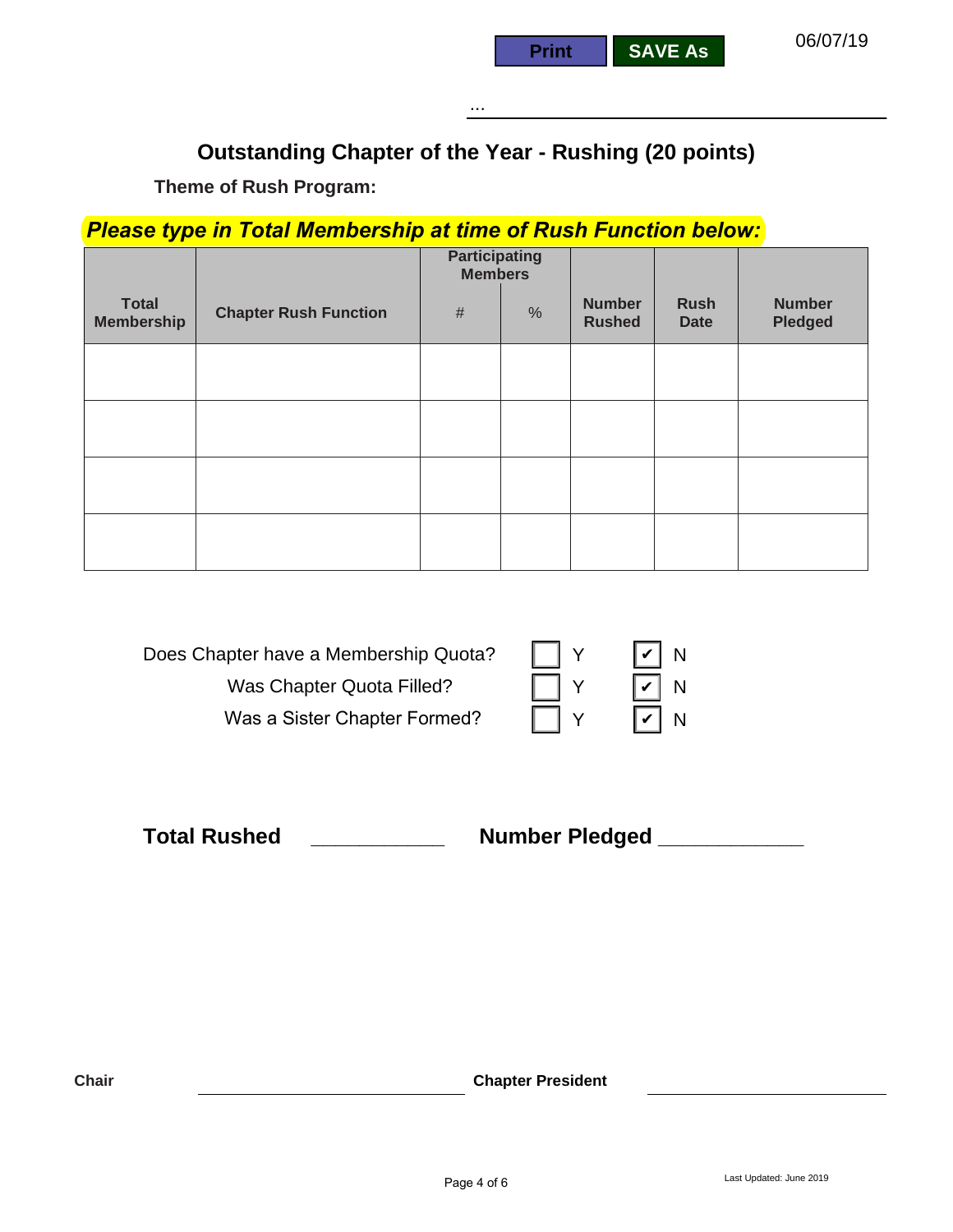# **Outstanding Chapter of the Year – Ways and Means (20 points)**

|                                   | <b>Participating</b><br><b>Members</b> |      |      |                                |                               |  |  |  |  |
|-----------------------------------|----------------------------------------|------|------|--------------------------------|-------------------------------|--|--|--|--|
| <b>Total</b><br><b>Membership</b> | <b>Ways and Means Project</b>          | $\#$ | $\%$ | <b>Hours</b><br><b>Donated</b> | <b>Money</b><br><b>Raised</b> |  |  |  |  |
|                                   |                                        |      |      |                                |                               |  |  |  |  |
|                                   |                                        |      |      |                                |                               |  |  |  |  |
|                                   |                                        |      |      |                                |                               |  |  |  |  |
|                                   |                                        |      |      |                                |                               |  |  |  |  |
|                                   |                                        |      |      |                                |                               |  |  |  |  |
|                                   |                                        |      |      |                                |                               |  |  |  |  |
|                                   |                                        |      |      |                                |                               |  |  |  |  |
|                                   |                                        |      |      |                                |                               |  |  |  |  |
|                                   |                                        |      |      |                                |                               |  |  |  |  |
|                                   |                                        |      |      |                                |                               |  |  |  |  |
|                                   |                                        |      |      |                                |                               |  |  |  |  |
|                                   |                                        |      |      |                                |                               |  |  |  |  |

**Chair Chair Chapter President**